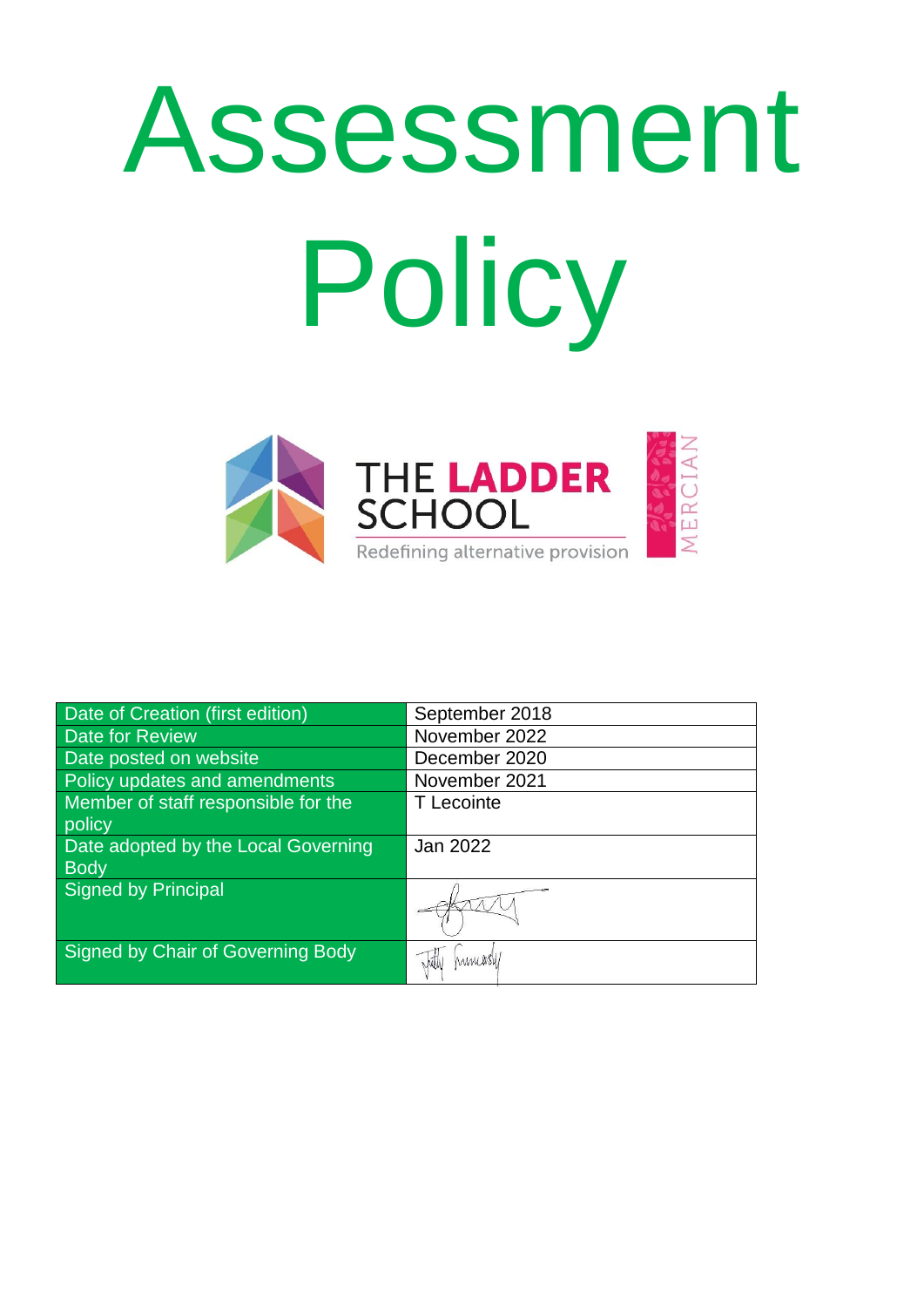#### **Version Control**

| Version          | <b>Author</b> | <b>Date</b> | <b>Changes Made</b>                       |
|------------------|---------------|-------------|-------------------------------------------|
| 1.0              | CB            | Sept 2018   | <b>First Edition</b>                      |
| 1.1              | CB            | Nov 2018    | V <sub>3</sub>                            |
| 1.2              | <b>RW</b>     | May 2020    | Changes to present tense                  |
| $\overline{1.3}$ |               | Dec 2020    | Changes to layout / banner and symbols    |
| 1.4              |               | Nov 2021    | Addition of vocational assessment sticker |

#### **Mission Statement**

The Ladder School is a safe, well ordered and caring environment for learning. It delivers high quality education to all its students and supports them to develop their individual potential for growth, self-worth and self-control.

High quality outstanding teaching, and clear and consistent guidance and support, facilitates students in succeeding in education. Our broad and balanced academic and vocational curriculum will provide students with access to a broad range of accredited qualifications as well as educational and social experiences, which will address their learning and emotional needs (including SEND and Mental Health support). Our purpose is to support every student to develop their true potential, make positive contributions to their families and find fulfilment in employment.

#### **Values**

- 1. Alternative Provision doesn't mean a dumping ground…it's mainstream with the reasonable adjustments to succeed
- 2. High standards and high expectations are incredibly important and are the corner stones to a successful school
- 3. The Ladder School should become the go-to place for educators from across the country to see best practice
- 4. Good simply isn't good enough
- 5. Learning is about a journey and there is more than one way to get to the destination
- 6. Qualifications, manners, respect and opportunity should be the foundations for students that need a second chance.

# **School Ethos**



High standards – students are pushed to achieve beyond their potential, and staff work to ensure everything that we do is better than people expect.

Daring to Dream – students at The Ladder School may have been in an educational setting where they lacked aspiration to be successful, at The Ladder School we challenge students to reach their potential and go on to further education and employment.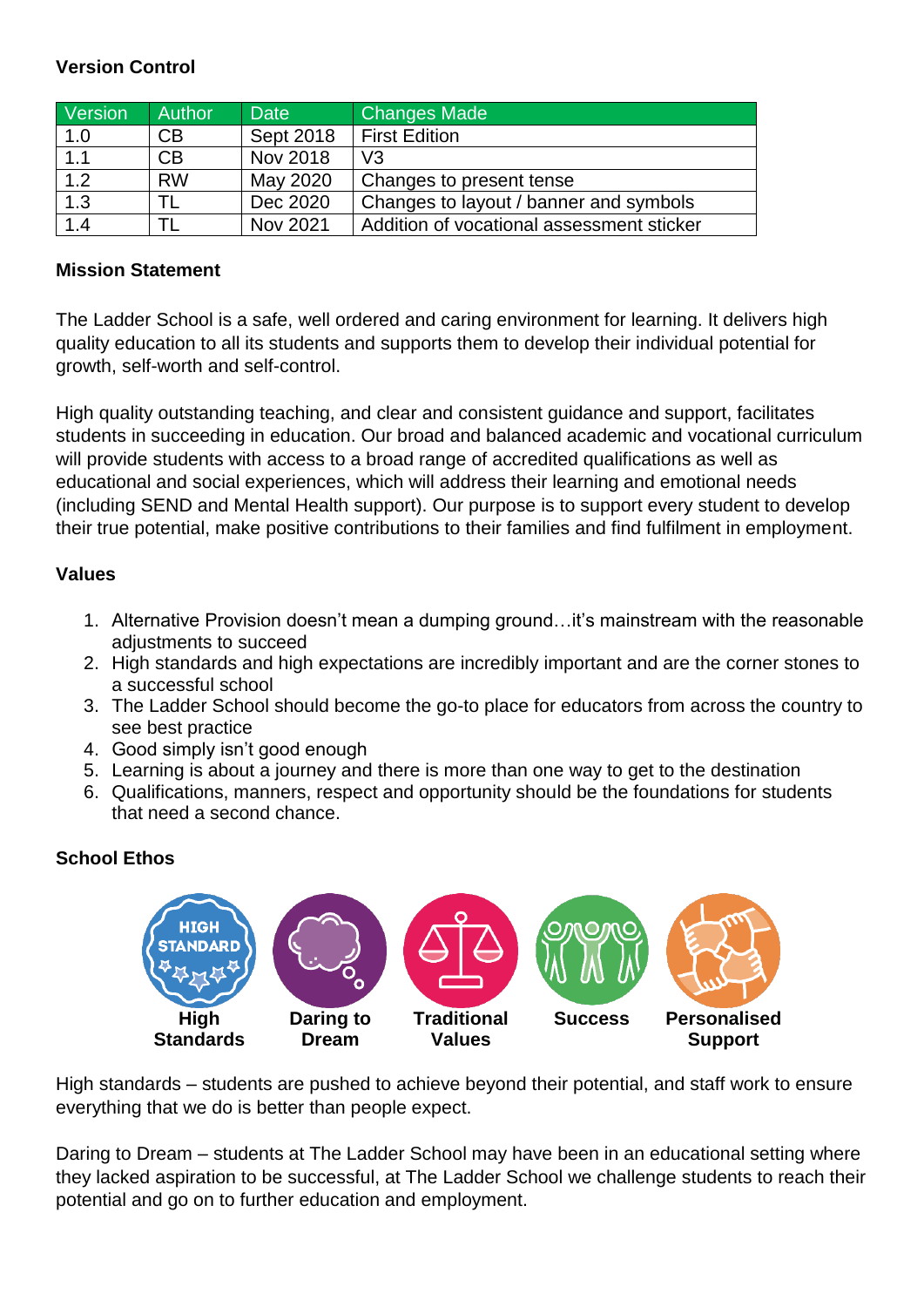Traditional Values – some things often get forgotten in education, at The Ladder School we pride ourselves on mutual respect, good manners, making a positive contribution, supporting one another and an orderly, litter free environment.

Success – can come in many virtues, at The Ladder School we celebrate the small steps every day and tell students when they are doing well. We ensure that students can have a successful future.

Personalised Support - all students at The Ladder School have a Learning Coach who guides them, sets them bespoke targets and supports them in making social and academic progress.

# **What is assessment?**

Assessment refers to the wide variety of methods that teachers use to evaluate, measure, and document the ability, progress, skill acquisition, or specific needs of students.

# **Purpose of Assessment**

Assessment helps teachers and parents understand the following;

- What progress a student is making
- How they can make further progress
- What skills they need to make further progress.

Regular assessment allows schools to do the following;

- Report on student progress to parents
- Help keep track of where students are at on their educational journey
- What qualifications they are likely to achieve
- How best to support students moving forward with their education.

Assessment ensures that schools can;

- Set challenging targets
- Be monitored on how well the school and students are performing.

At The Ladder School, our core purpose for assessing students is to support them in moving forward with their learning.

# **Policy Objectives**

- 1. To provide clear guidance to how The Ladder School approaches Assessment, Reporting and Target Setting
- 2. To determine what types of assessment can be seen at The Ladder School
- 3. To ensure staff assess students, set targets and report information fairly, consistently and accurately
- 4. To monitor student progress at The Ladder School

# **What to expect**

Assessment at The Ladder School will be;

- Useful for students to move their learning forward
- Manageable and meaningful for staff completing the assessment
- Clear in books and folders, so it is obvious it has taken place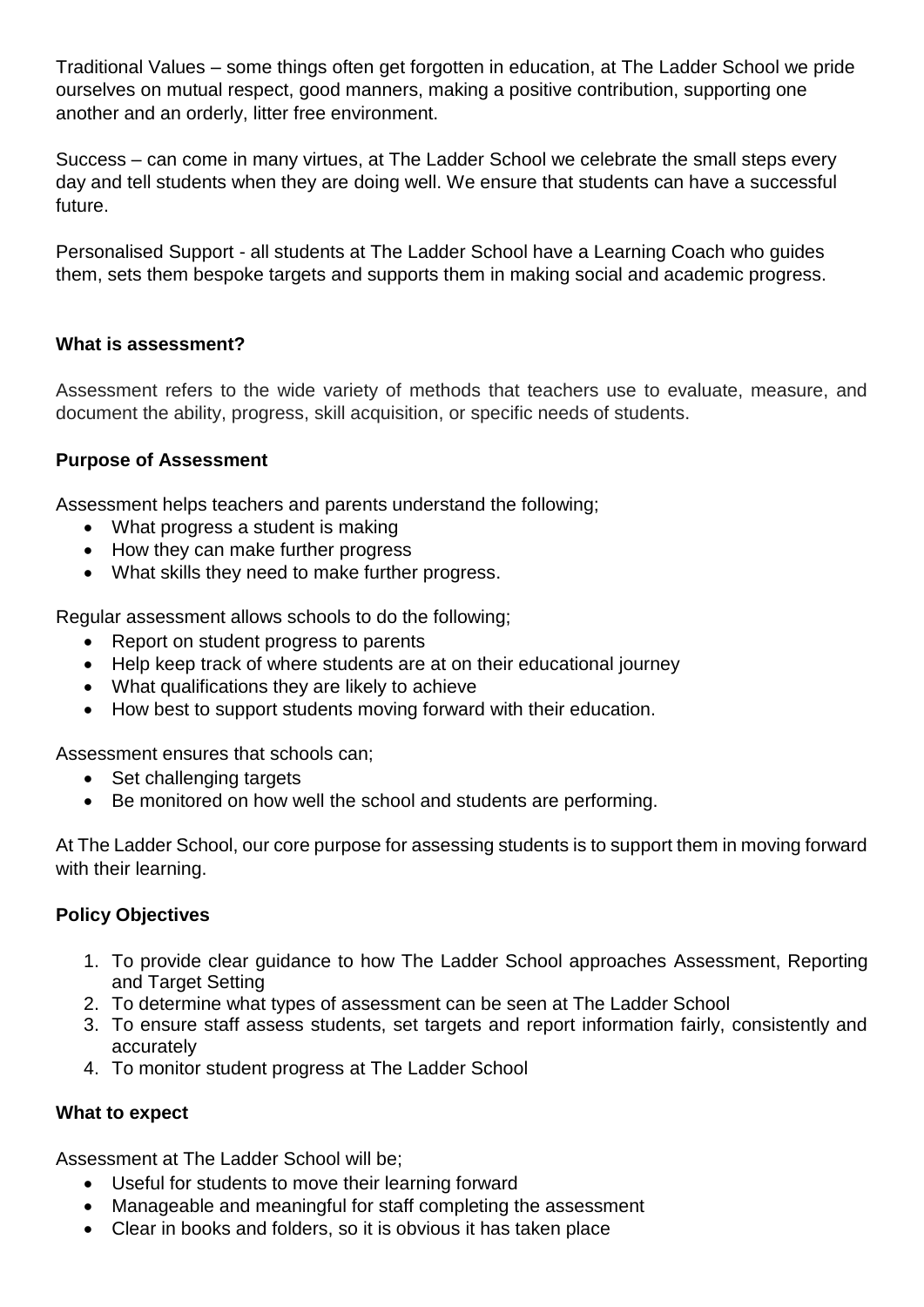- A learning opportunity where students respond to feedback on their work
- Regular across all subject areas
- Informative to teachers when planning their next lessons
- Clear about what has been achieved and what needs to happen to achieve further improvement
- A tool that is used by staff and students in lessons in the form of self and peer assessment.

#### **Types of Assessment that will be used**

Formative Assessment – will inform teachers of the student's current progress and will give them the opportunity to use the diagnostics to enable the students to improve further.

Summative Assessment – will give teachers an understanding of the student's current level of work based on a topic that they have studied. It will give the teacher the ability to see the gaps in students' knowledge and understanding.

Peer Assessment – students will mark one another's work, usually this will be something like a knowledge quiz or a specific style question that comes with a clear framework to assess against.

Self-Assessment – students will reflect on their own work against success criteria and they will determine what they did well and what they need to do to improve their own work. This should generate an action for the students.

Assessment for Learning (AfL) – staff will use strategies in the classroom to check a student's understanding of what they are learning, this may include tools such as questioning, mini whiteboards, non-verbal signals, post-it notes, traffic light systems or paired work.

#### **Schedule for Assessment**

All staff are expected to complete two detailed pieces of assessment each half term. The assessment should be carried out on;

- An extended piece of writing
- Practice/draft coursework or controlled assessment
- An end of topic test
- Exam style answer/essay
- Observation of practical work.

All assessment work must have a completed Assessment Sticker after the work so that the students understand the strengths in their work, the mark/current grade for the work and an action point on what they need to do to improve further. Copies of the sticker can be found as an appendix to this policy.

Data will be collected every half term, staff will input this into SIMS. There mark books will show a formative and summative assessment and then a student working at grade. This information will be shared with school staff, governors and students.

#### **Internal and External Examinations**

Systematically students will sit examinations that are internal mock examinations or external public examinations. During these examinations students will be expected to follow JCQ guidelines on how to conduct themselves during an examination. Students will be required to follow all school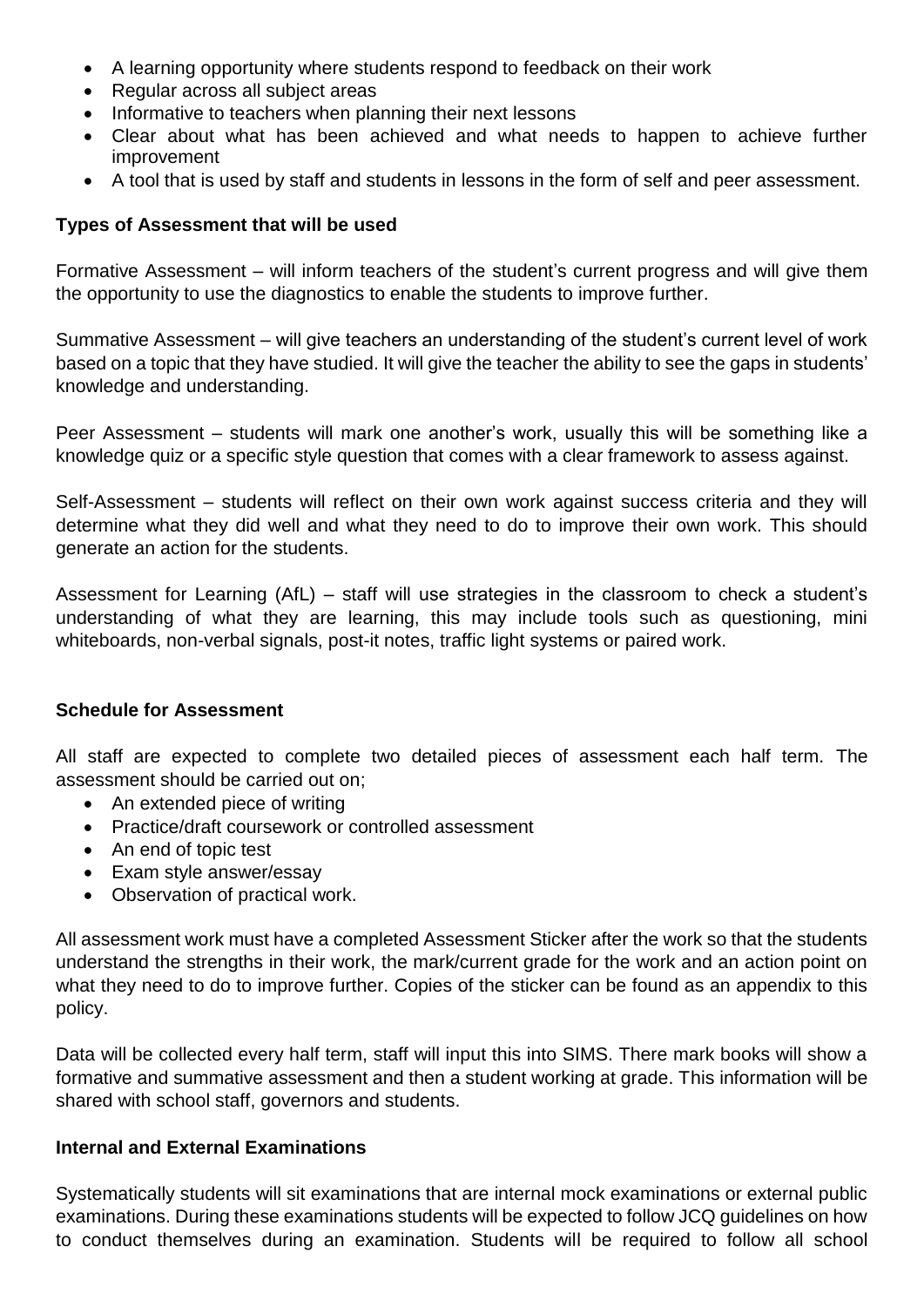procedures in order for school to ensure it meets the required standards, this includes entering the examination room in silence and not speaking through the remainder of an exam, ensuring that a student has no electronic devices on their person and ensuring they have the correct equipment for the exam. School staff are obliged to report any students in breech of JCQ regulations to the exam board, this could lead to disqualification from all examinations.

Parents are responsible to ensure that students arrive on time at all internal and external examinations. Any charges incurred through late arrival/none attendance will be passed directly to the parents.

# **Other Assessments in School**

Students undertaking external GCSE exams will be screen for Access Arrangements to determine whether or not they might require any reasonable adjustments to be made before sitting the examinations. All assessments will be carried out under the direction of the Principal/SENCo and findings will be communicated to parents. If a student does not need any additional support we will not inform parents.

From time to time, external agencies may require students to participate in assessment work, this could be to help diagnose something a student is struggling with or to help the member of staff to formulate a report about the student.

It is the outside agencies role to inform parents of the assessment work that is being carried out. School will work with the agencies to ensure that any relevant permissions are in place (if required) before the student completes the assessment.

Periodically staff will use assessment tools such as PASS to gain an insight into how much a student has progress in there their social and emotional skills, with particular reference to measure improvements in their behaviour and attitude.

# **Reporting to Parents**

Parents will have access to information on a termly basis. The school will send home two progress updates and one formal report during the school year. This will help parents be aware of the progress of their child.

The Ladder School will also inform parents of student progress through;

- Conversations with the students Learning Coach
- Regular meetings in school
- Their child sharing information about their progress
- Feedback students receive on their work.

If a parent has a concern about their child's progress they should raise this in the first instance with their child's Learning Coach who will look into this for them.

If a child sits an examination or test in school, they should communicate the results to their parents. School will only send results of internal mock examinations and public examinations. School will communicate these results via the school messaging service.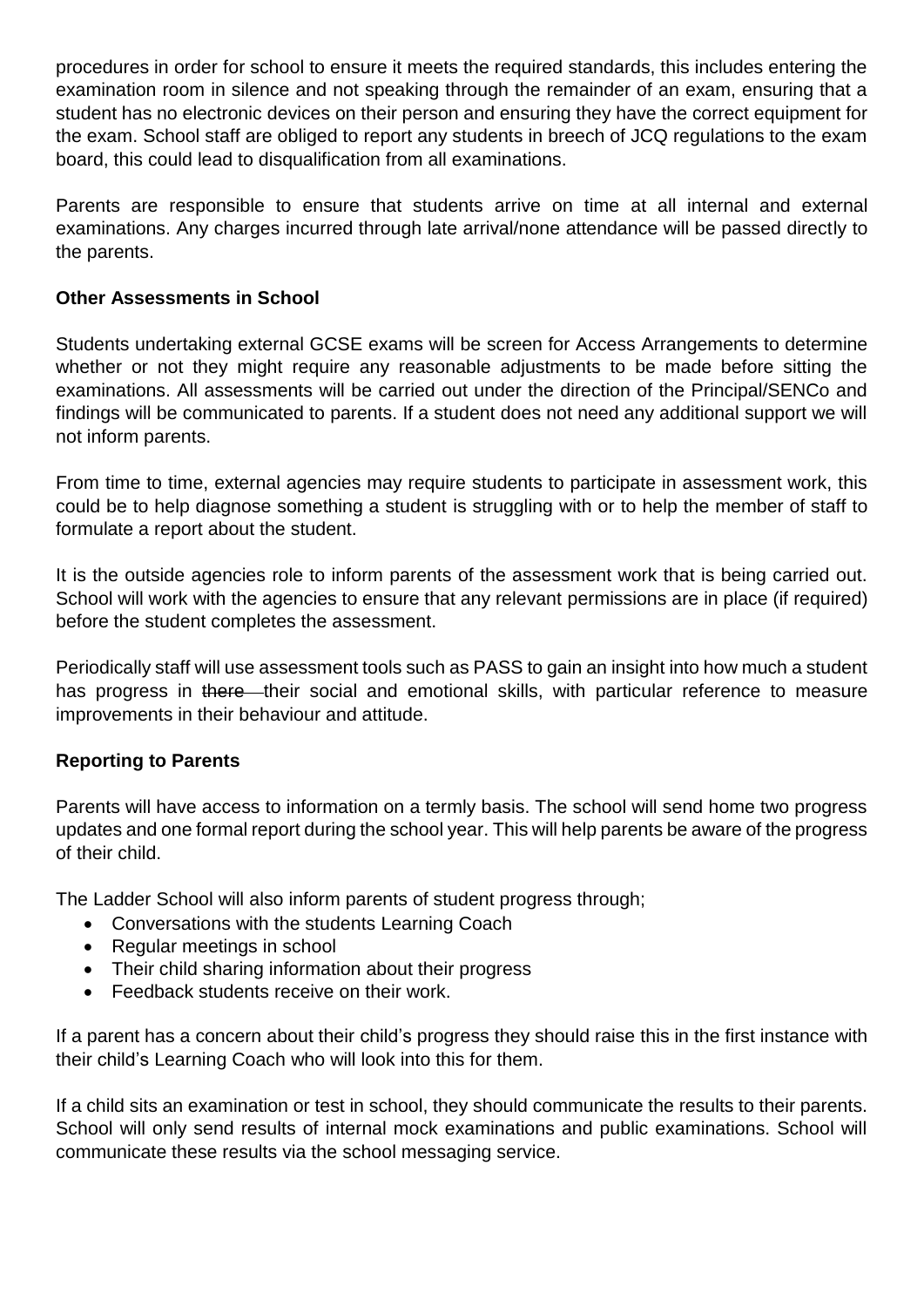#### **Baseline Assessment**

When students arrive at The Ladder School prior to them starting full time they will come in and complete a series of baseline assessments.

All students will complete a;

- Reading Test
- Spelling Test
- Numeracy Test.

These will be processed internally be staff and explore student's strengths and difficulties and these will be shared with staff. This will enable staff to provide meaningful support. The student's data will be recorded in staff marksheets on SIMS.

The SENCo will review the data to determine whether any additional support would need to be put in place for the student.

During a student's first week they will also complete an English, Maths and Science test to ensure that staff are suitably informed about gaps in their knowledge and have the opportunity to instigate some catch up work with a Learning Coach on any area of concern in the core subjects.

# **Target Setting**

Targets will be set in three key ways at The Ladder School;

- 1. Students will be issued with target grades when they join us, these grades will be calculated using school algorithms, but will be based on a student's Key Stage 2 SATS results
- 2. Students will be set weekly targets by their Learning Coach about what they need to do to be successful in school, they will be reviewed weekly in their 1:1 meeting
- 3. Students will be set targets for improvement based on the work that they have had assessed in a subject. It is expected that the student completes the action point as soon as they receive their work back from the teacher.

School will share information about an individual's progress against their academic targets when communicating with parents.

Parents will receive a copy of their child's target grades following their admission to school. Students will be given targets that are aspirational to encourage them to make better progress in school

# **Monitoring Progress**

All staff will have regular discussions around the progress that students make socially and academically. At least once every term members of the Senior Leadership Team will review the progress of the students at The Ladder School and will devise strategies to monitor underperformance and implement activities to help raise achievement.

Progress information will be communicated with staff to enable them to have a wider understanding of progress at The Ladder School. This will also give staff the opportunities to see how individual students perform in other subject areas so that best practice can be shared for supporting student achievement.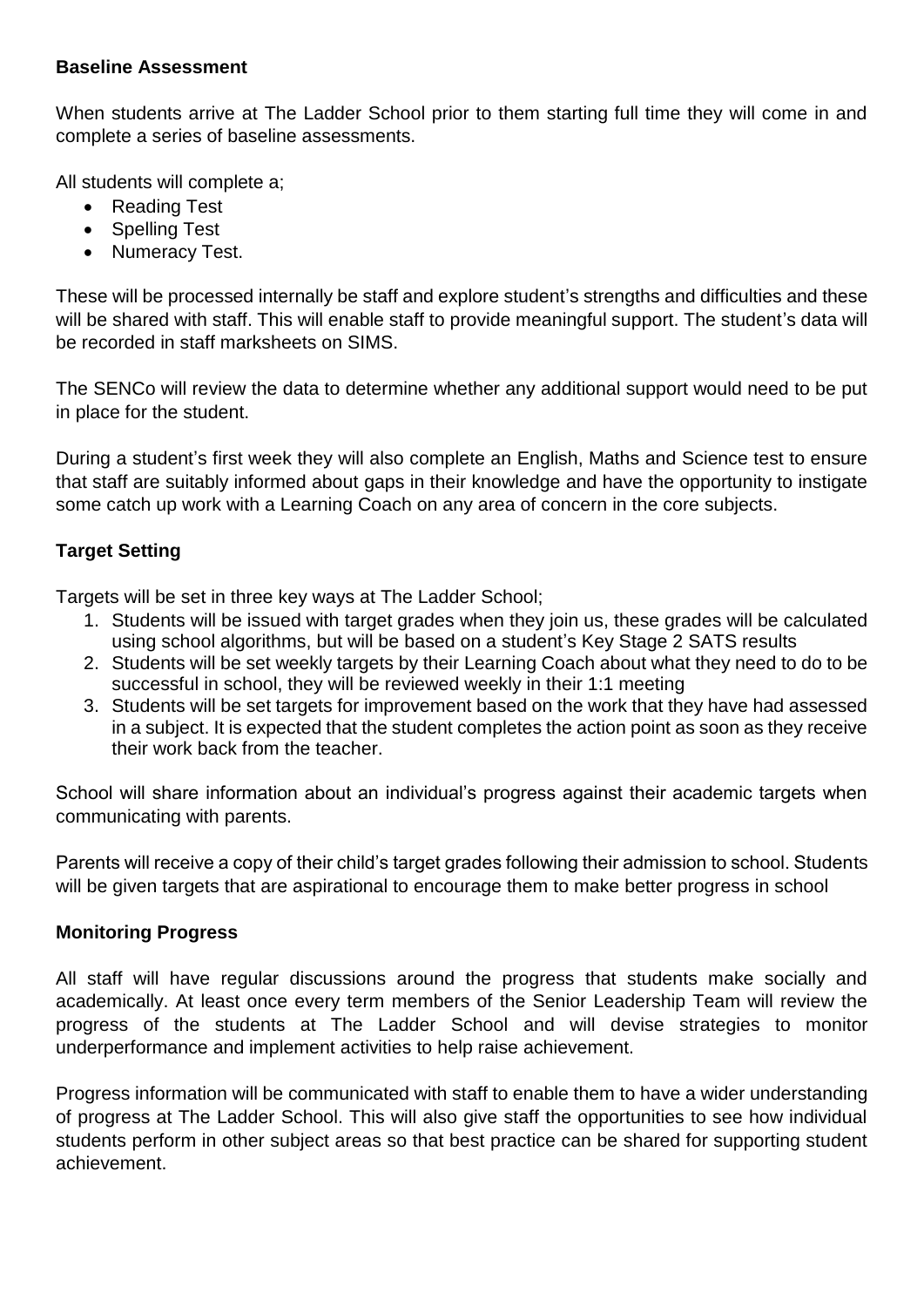The Local Governing Body and the Mercian Trust will also review the progress that is being made by students at The Ladder School and offer challenge and support to ensure that students at The Ladder School can maximise their potential.

Following a progress check, students will have an updated target sticker in their books, which will show where they are at in ration to their target.

# **Staff Training**

All staff will be trained on how to input data into their mark sheets on SIMS. Regular updates on this will be carried out in staff meetings. Staff will also receive training on whole school data and assessment, and how to use the information form data provided in their planning to target student's weaknesses.

# **Roles and Responsibilities**

The Associate Assistant Principal for Teaching, Learning and Assessment will bring the relevant data to SLT meetings and present this to the team, where we will be enabled to have discussion around progress.

The information will also be presented to the governing body in advance of the governors meetings, so in the meetings they can submit questions regarding the data.

# **Monitoring of the Policy**

This policy will be monitored and reviewed by the Principal and the Associate Assistant Principal for Teaching, Learning and Assessment. It will be reviewed on an annual basis. The AAP will monitor staff implementation of the policy and offer support where required.

The governing body will receive CPD on how to understand and interpret the data that is provided.

# **Links to other policies**

- SEND Policy
- Curriculum Statement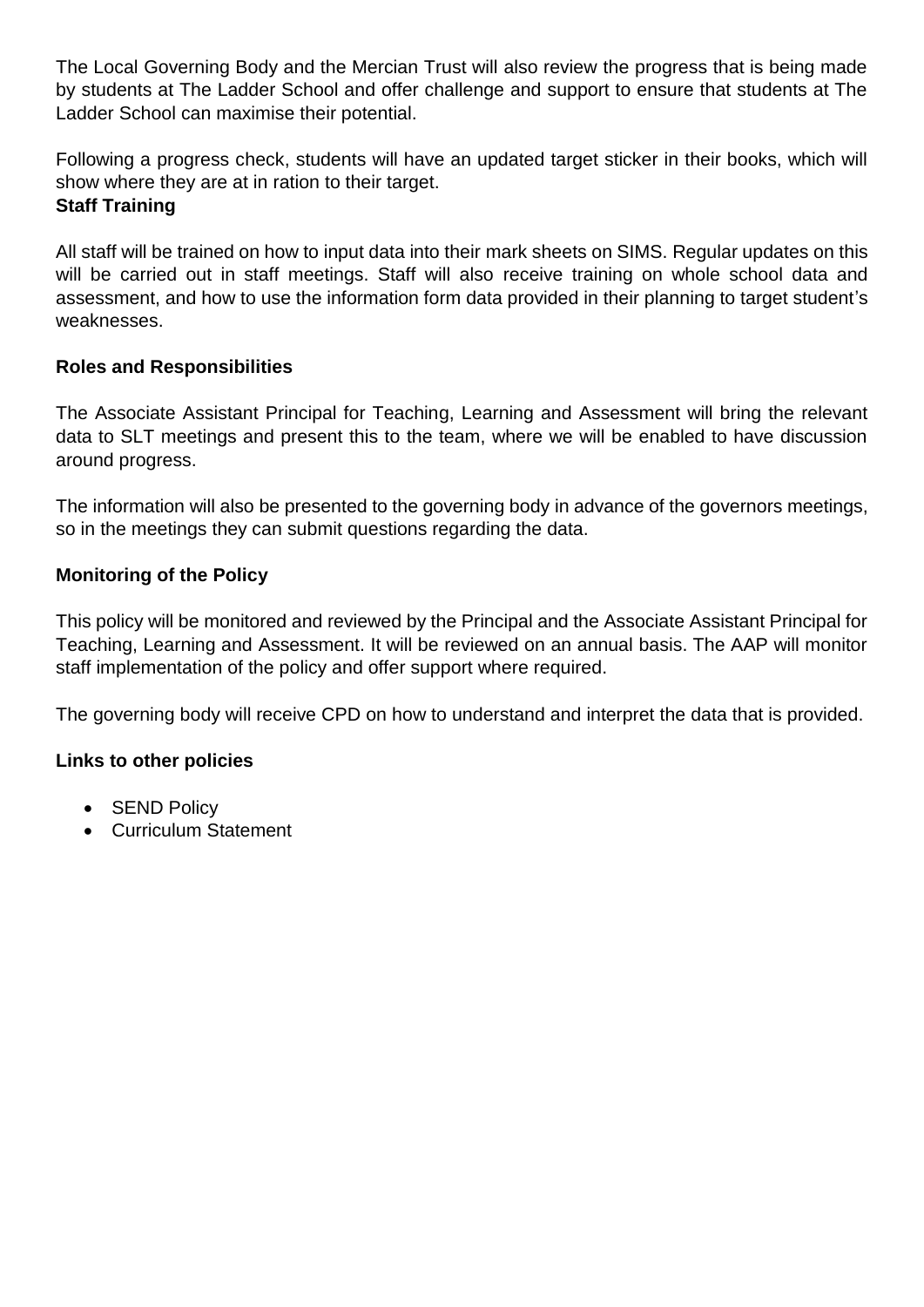# **Appendix 1**- **Core and Vocational Subject Feedback Sticker Assessment**

# **ASSIGNMENT** *FORMATIVE* **ASSESSMENT MARK SHEET:**

Assessment

STUDENT NAME:

| Positive COMMENT                   |                                                 | What you have<br>done well     |
|------------------------------------|-------------------------------------------------|--------------------------------|
|                                    |                                                 | <b>Working Towards:</b>        |
|                                    |                                                 |                                |
| Have I?                            | <b>STUDENT CHECK: TASK</b><br><b>COMPLETION</b> |                                |
|                                    |                                                 |                                |
| TEACHER COMMENT ON ADDITIONAL WORK |                                                 | What I have<br><b>ACHIEVED</b> |
|                                    |                                                 |                                |